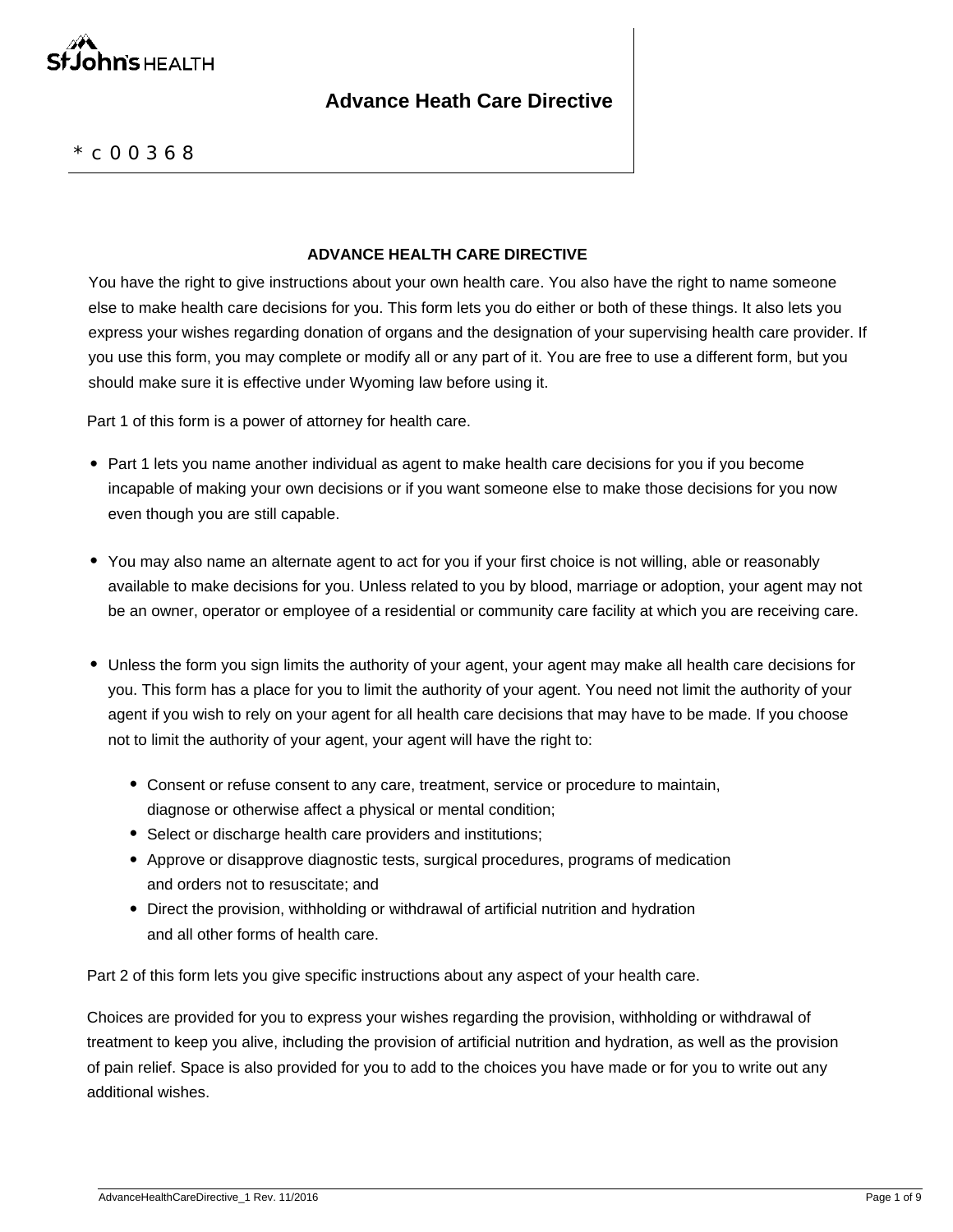

Part 3 of this form lets you express an intention to donate your bodily organs and tissues following your death.

Part 4 of this form lets you designate a supervising health care provider to have primary responsibility for your<br>health care.

After completing this form, sign and date the form at the end. This form must either be signed before a notary<br>public or, in the alternative, be witnessed by two (2) witnesses that meet the criteria set out above the witne signature line. Give a copy of the signed and completed form to your physician, to any other health care providers you may have, to any health care institution at which you are receiving care, and to any health care agents you you may have, to any health care institution at which you are receiving care, and to any health care agents you have named. You should talk to the person you have named as agent to make sure that he or she understands your wishes and is willing to take the responsibility.

You have the right to revoke this all or any part of this advance health care directive at any time and in any<br>manner (except the designation of an agent), or replace this form at any time. You have the right to change the manner (except the designation of an agent), or replace this form at any time. You have the right to change the designation of your agent at any time, but the change must be made in a written, signed document. You must be - legally competent to revoke or replace this advance heath care directive, or change your agent designation.

St. John's Medical Center is not giving any legal advice by providing you with this form. You are encouraged to seek your own legal counsel regarding this form, or any other advance health care directive.

# PART<sub>1</sub>

# **POWER OF ATTORNEY FOR HEALTH CARE POWER OF ATTORNEY FOR HEALTH CARE**

(1) DESIGNATION OF AGENT: I designate the following individual as my agent to make health care decisions for me:

(name of individual you choose as agent)

 $($ address)  $($ city)  $($ cities)  $($   $\vdots$ 

 $(\ldots, \ldots, \ldots)$ 

OPTIONAL: If I revoke my agent's authority or if my agent is not willing, able or reasonably available to make a health care decision for me, I designate as my first alternate agent:

(name of individual you choose as first alternate agent)

(address) (city) (state) (zip code)

 $\mathcal{L}_{\mathcal{A}}$  and  $\mathcal{L}_{\mathcal{A}}$  represented by  $\mathcal{L}_{\mathcal{A}}$  rev. 11/2016 Page 2 of 9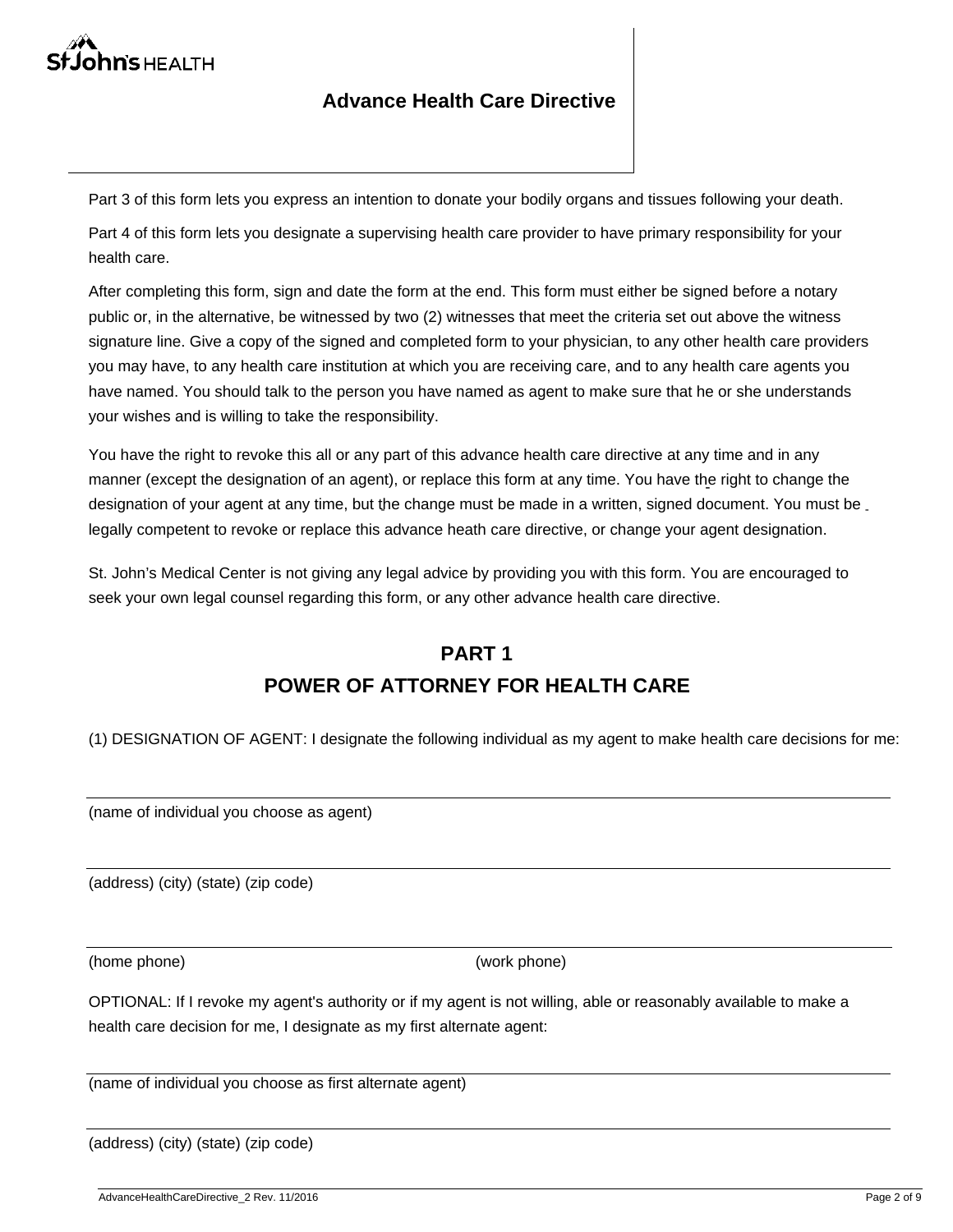

 $($ home phone)  $($ home $)$ 

OPTIONAL: If I revoke the authority of my agent and first alternate agent or if neither is willing, able or reasonably available to make a health care decision for me, I designate as my second alternate agent:

(name of individual you choose as second alternate agent)

(address) (city) (state) (zip code)

 $($ work phone) (work phone)

(2) AGENT'S AUTHORITY: My agent is authorized to make ALL health care decisions for me, including decisions<br>to provide, withhold or withdraw artificial nutrition and hydration and all other forms of health care to keep me to provide, withhold or withdraw artificial nutrition and hydration and all other forms of health care to keep me alive, EXCEPT as I state here:

 $\sum_{i=1}^{n}$ 

(3) WHEN AGENT'S AUTHORITY BECOMES EFFECTIVE: My agent's authority becomes effective when my primary<br>physician determines that I lack the capacity to make my own health care decisions unless I initial the following box. If I regain capacity, my agent's authority will become ineffective. If I initial this box [], my agent's box. If I regain capacity, my agent's authority will become ineffective. If I initial this box [ ], my agent's authority to make health care decisions for me takes effect immediately and will remain effective until I revoke it.

(4) AGENT'S OBLIGATION: My agent shall make health care decisions for me in accordance with this power of attorney for health care, any instructions I give in Part 2 of this form, and my other wishes to the extent known to my agent. To the extent my wishes are unknown; my agent shall make health care decisions for me in accordance my agent. To the extent my wishes are unknown; my agent shall make health care decisions for me in accordance with what my agent determines to be in my best interest. In determining my best interest, my agent shall consider my personal values to the extent known to my agent.

(5) NOMINATION OF GUARDIAN: If a guardian of my person needs to be appointed for me by a court, (please initial one):

 I nominate the agent(s) whom I named in this form in the order designated to act as guardian.  $\ddot{\phantom{0}}$ 

 I nominate the following to be guardian In the order designated:  $\ddot{\phantom{0}}$ 

 $\Gamma$  ] can not not not not not all  $\Gamma$  and  $\Gamma$  and  $\Gamma$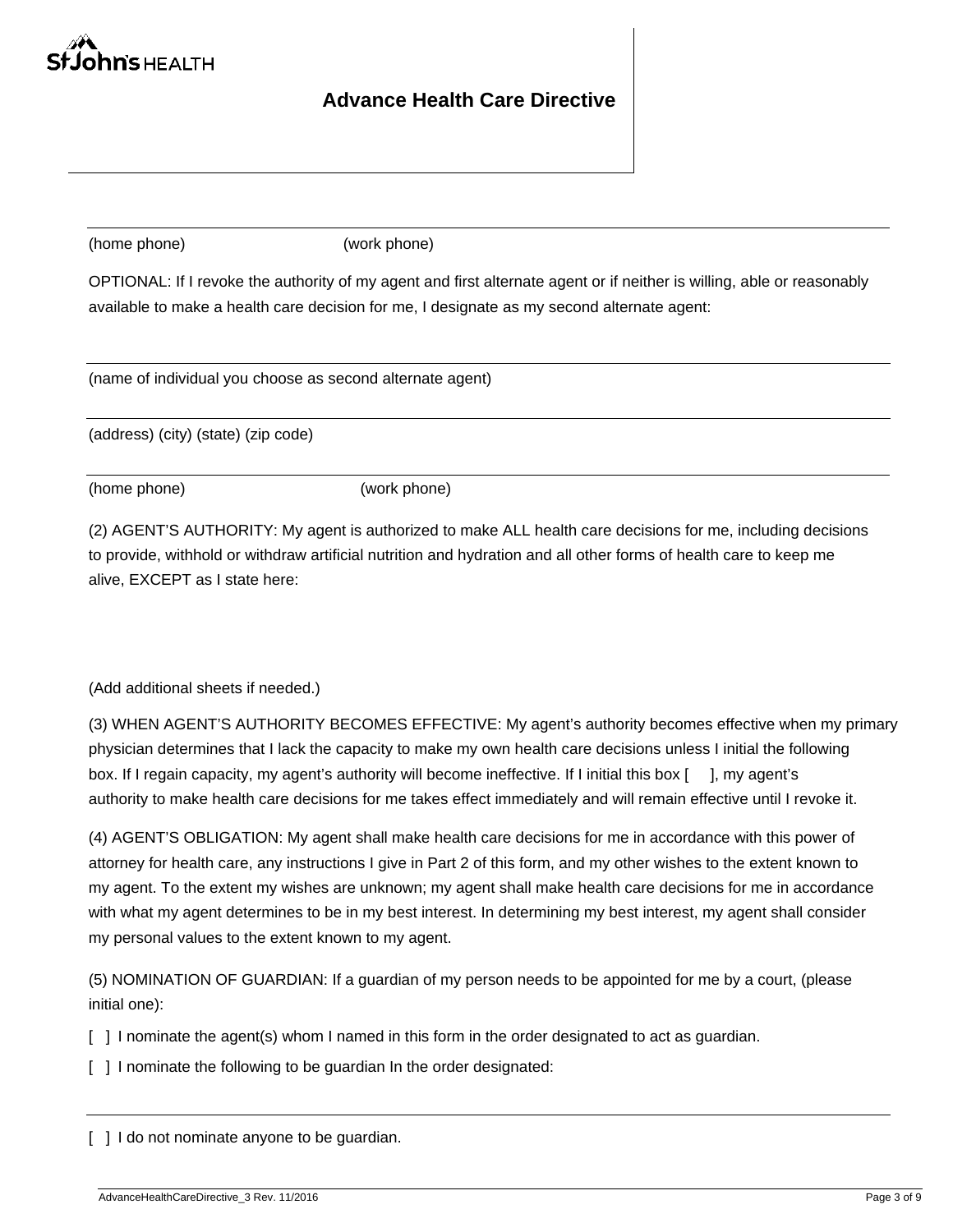

# PART<sub>2</sub> **INSTRUCTIONS FOR HEALTH CARE** INSTRUCTIONS FOR HEALTH CARE

Please strike any wording that you do not want.

(6) END-OF-LIFE DECISIONS: I direct that my health care providers and others involved in my care provide, with the withdraw treatment in accordance with the choice I have initially below:

Choice Not To Prolong Life<br>I do not want my life to be prolonged if:

- $\lceil$  1 have an incurable and irreversible condition that will result in my death within a relatively short time.
- $\lceil$  1 become unconscious and, to a reasonable degree of medical certainty, I will not regain consciousness, OR
- $\lceil$  ] the likely risks and burdens of treatment would outweigh the expected benefits  $\Gamma$  ) the likely risks and burdens of treatment would converge the expected benefits

#### **OR** OR

choice to Prolong Life [ ] I want my life to be prolonged as long as possible within the limits of generally accepted health care standards.

(7) ARTIFICIAL NUTRITION AND HYDRATION: Artificial nutrition and hydration must be provided, withheld or this box  $\lceil$  , artificial nutrition must be provided regardless of my condition and regardless of the choice I have this box  $[$   $]$ , artificial number between regardless of my condition and regardless of the choice I have  $\frac{1}{2}$ made in paragraph  $(6)$ .

(8) RELIEF FROM PAIN: Except as I state in the following space, I direct that treatment for alleviation of pain or discomfort be provided at all times:

(9) OTHER WISHES: (If you do not agree with any of the optional choices above and wish to write your own, or<br>if you wish to add to the instructions you have given above, you may do so here.) I direct that (please cross out if you wish to add to the instructions you have given above, you may do so here.) I direct that (please cross out  $t_{\rm max}$  which do not apply);

My Wish For How Comfortable I Want To Be:

- If I show signs of depression, nausea, shortness of breath, or hallucinations, I want my caregivers to do
- whatever they can to help me.<br>• I wish to have a cool moist cloth put on my head if I have a fever.
- I wont to have a cool mouth least moist to deep druggers.
- I want my lips and mouth kept moist to stop dryness. •
- I wish to have name baths often. I wish to be provided that the all times.
- I wish to be massaged with warm oils as often as I can be. I wish to have my favorite music played when possible until my time of death. •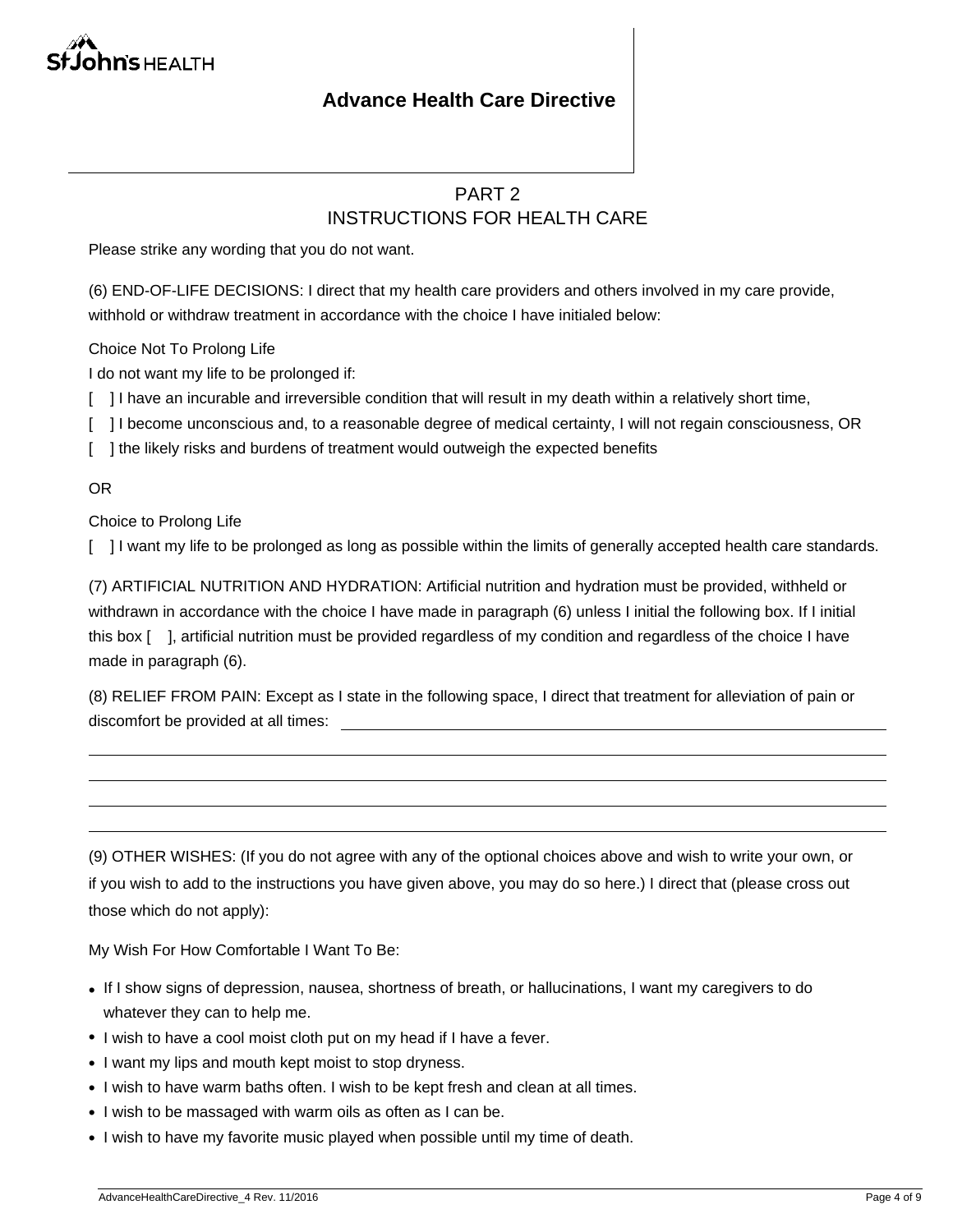

- I wish to have personal care like shaving, nail clipping, hair brushing, and teeth brushing, as long as they do
- I wish to have religious readings and well-loved poems read aloud when I am near death.
- I wish to have religious readings and well-loved poems read aloud when I am near death. I wish to know about options for hospice care to provide medical, emotional and spiritual care for me and my •

loved ones.<br>My Wish for How I Want People to Treat Me: My Wish for How I Want People to Treat Me:

- I wish to have people with me when possible. I want someone to be with me when it seems that death may
- come at any time.<br>I wish to have my hand held and to be talked to when possible, even if I don't seem to respond to the voice or I wish to have my hand held and to be talked to when possible, even if I don't seem to respond to the voice or
- touch of others.<br>• I wish to have others by my side praying for me when possible.
- I wish to have since by my side praying for me when possible.
- I wish to have the members of my faith community told that I am sick and asked to pray for me and visit me. •
- I wish to be cared for with kindness and cheerfulness, and not sadness. •
- If I am not oble to earted my beyond or blodder functions. I wish for clean, and for them to be changed as soon as they can be if they have been soiled.
- $\bullet$  I want to die in my home, if that can be done. I want to die in my home, if that can be done.

My Wish for What I Want My Loved Ones to Know: •

- 
- I wish to have my family and member members here are in
- I wish to be forgiven for the times I have hurt my family, friends, and others. •
- I wish to have my family, friends and others know that I forgive them for when they may have hurt me in my life. I wish for my family and friends to know that I do not fear death itself. I think it is not the end, but a new •
- beginning for me.<br>• I wish for all of my family members to make peace with each other before my death, if they can.
- I wish for all of my family members to make peace with each other before my death, if they can. I wester my family and friends to think about what I was like before I became seriously ill. I want them to •
- remember me in this way after my death.<br>• I wish for my family and friends and caregivers to respect my wishes even if they don't agree with them.
- I wish for my family and friends to look of my dying on a fime of noroonal growth for avantance including This will help me live a meaning ful life in my final days.
- I wish for my family and friends to get counseling if they have trouble with my death. I want memories of my life to give them joy and not sorrow.
- After my death, I would like my body to be (circle one): buried or cremated.
- After my death, I would like my body to be (circle one): buried or cremated.
- My body or remains should be put in the following location: The following person knows my funeral wishes: •

If anyone asks how I want to be remembered, please say the following about me: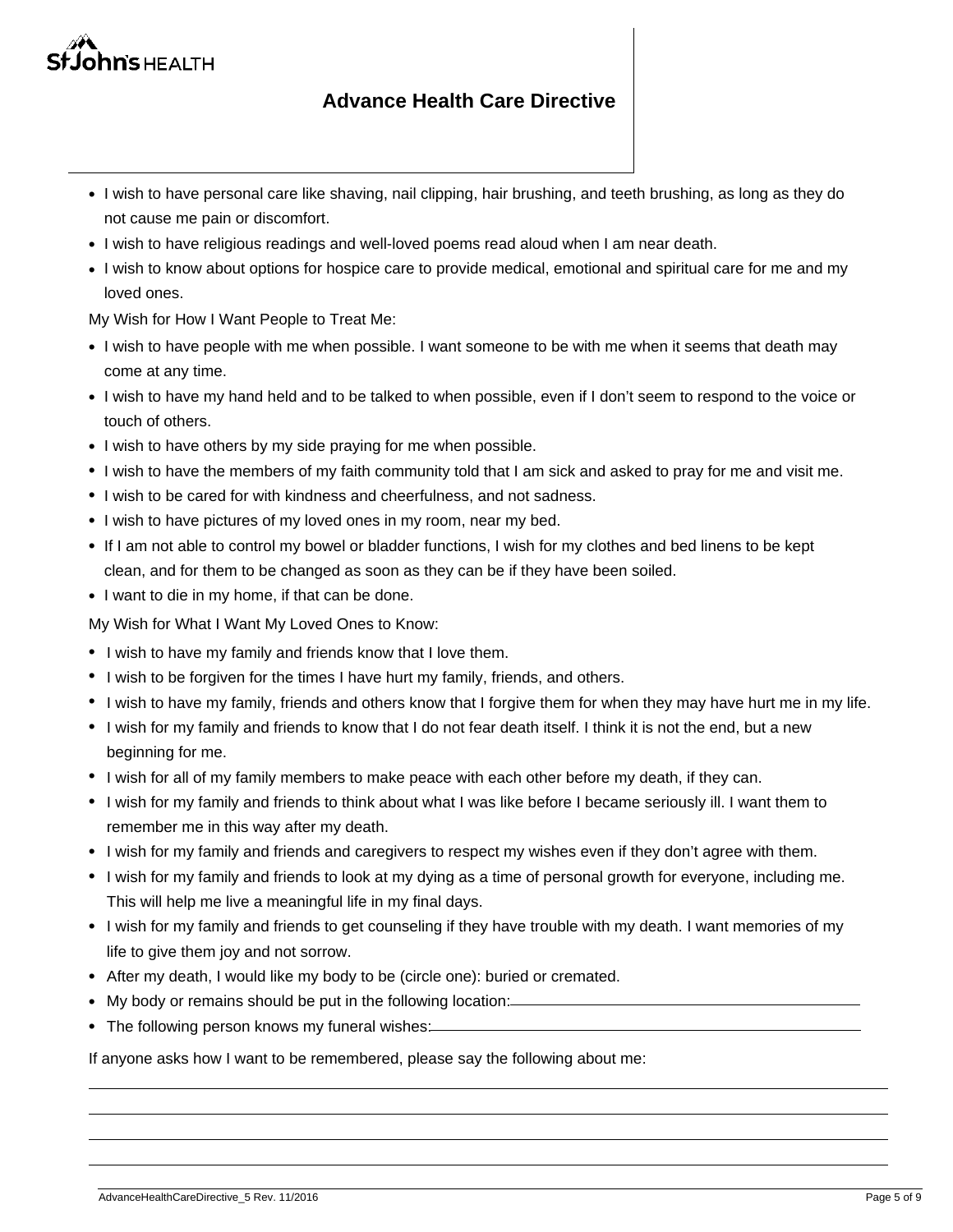

If there is to be a memorial service for me, I wish for this service to include the following (list music, songs, readings or other specific requests that you have):

(Add additional sheets if needed.)

# PART<sub>3</sub> **DONATION OF ORGANS AT DEATH DONATION OF ORGANS AT DEATH**

## (OPTIONAL)

- (10) Upon my death (initial applicable box):
- 
- [ ] I give my body, or<br>[ ] I give any needed organs, tissues or parts, or
- [ ] I give any needed organs, tissues or parts, or [ ] I give the following organs, tissues or parts only:

My gift is for the following purposes (strike any of the following you do not want):

- Any purpose authorized by law
- Transplantation •
- Therapy
- Pesears<br>• Pesears
- $\bullet$  Medical e Medical education

# PART<sub>4</sub>

#### **DESIGNATION OF SUPERVISING HEALTHCARE PROVIDER DESIGNATION OF SUPERVISING HEALTHCARE PROVIDER**

I designate the following physician as my primary physician:

(name of physician)

(address) (city) (state) (zip code)

(phone)<br>If the physician I have designated above is not willing, able or reasonably available to act as my primary physician, I authorize the attending physician assigned to my care to act as my primary physician. physician, I authorize the attending physician assigned to my care to act as my primary physician.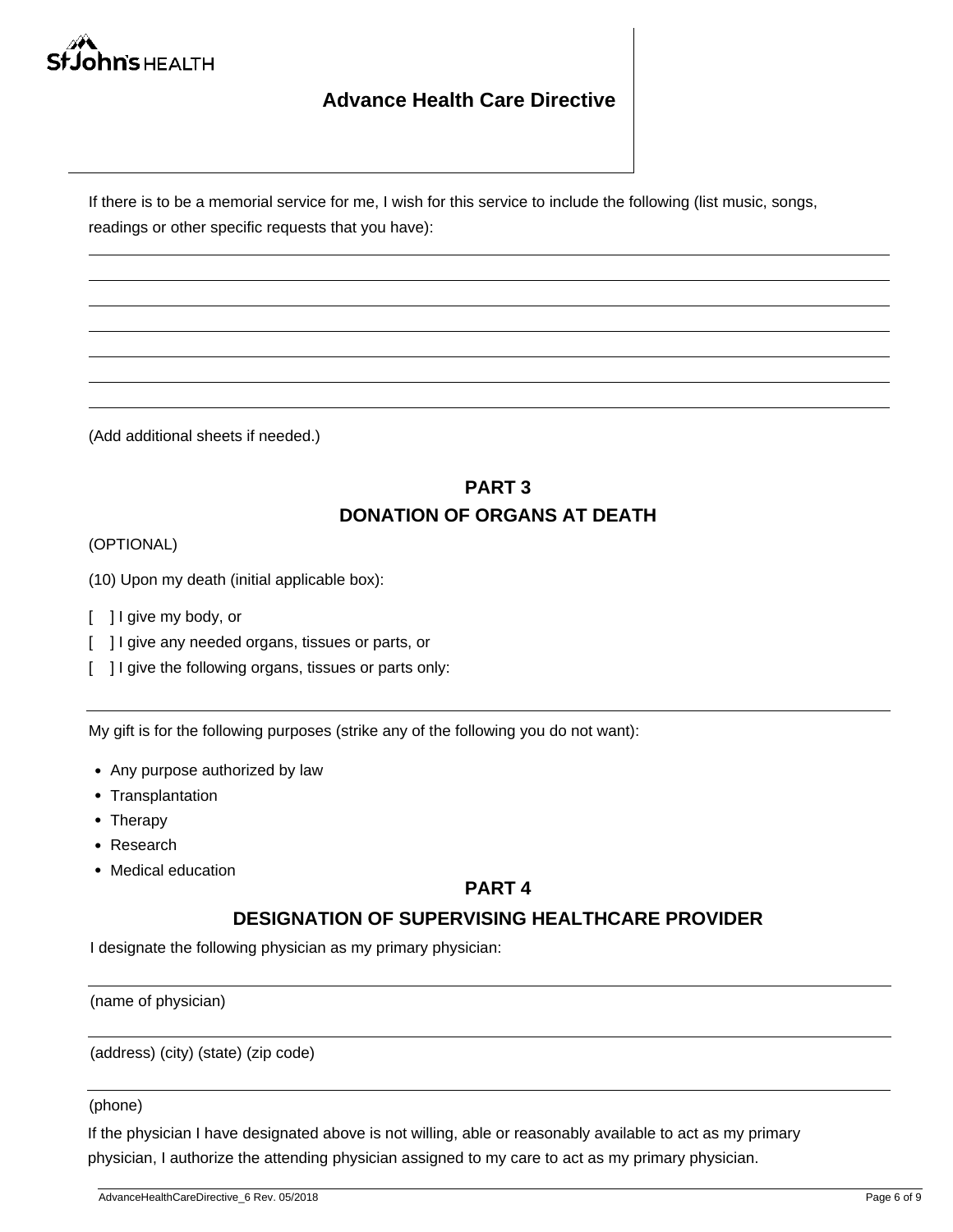

(12) EFFECT OF COPY: A copy of this form has the same effect as the original.

(13) SIGNATURES: Sign and date the form here:

(sign your name)

(date)

(print your name)

(address, city, state)

SIGNATURES OF WITNESSES (either 2 witnesses, OR a notary public must sign this document):<br>First witness (cannot be your treating health care provider or the provider's employee, the attorney-in-fact First witness (cannot be your treating health care provider or the provider's employee, the attorney-in-fact appointed in Part 1, or the operator or employee of a community care or residential care facility caring for you):

I declare under penalty of perjury that the person who signed or acknowledged this document is known to me to be the principal, and the principal signed or acknowledged this document in my presence.

(print name)

(address)

(signature of witness)

 $(1, 1, 1)$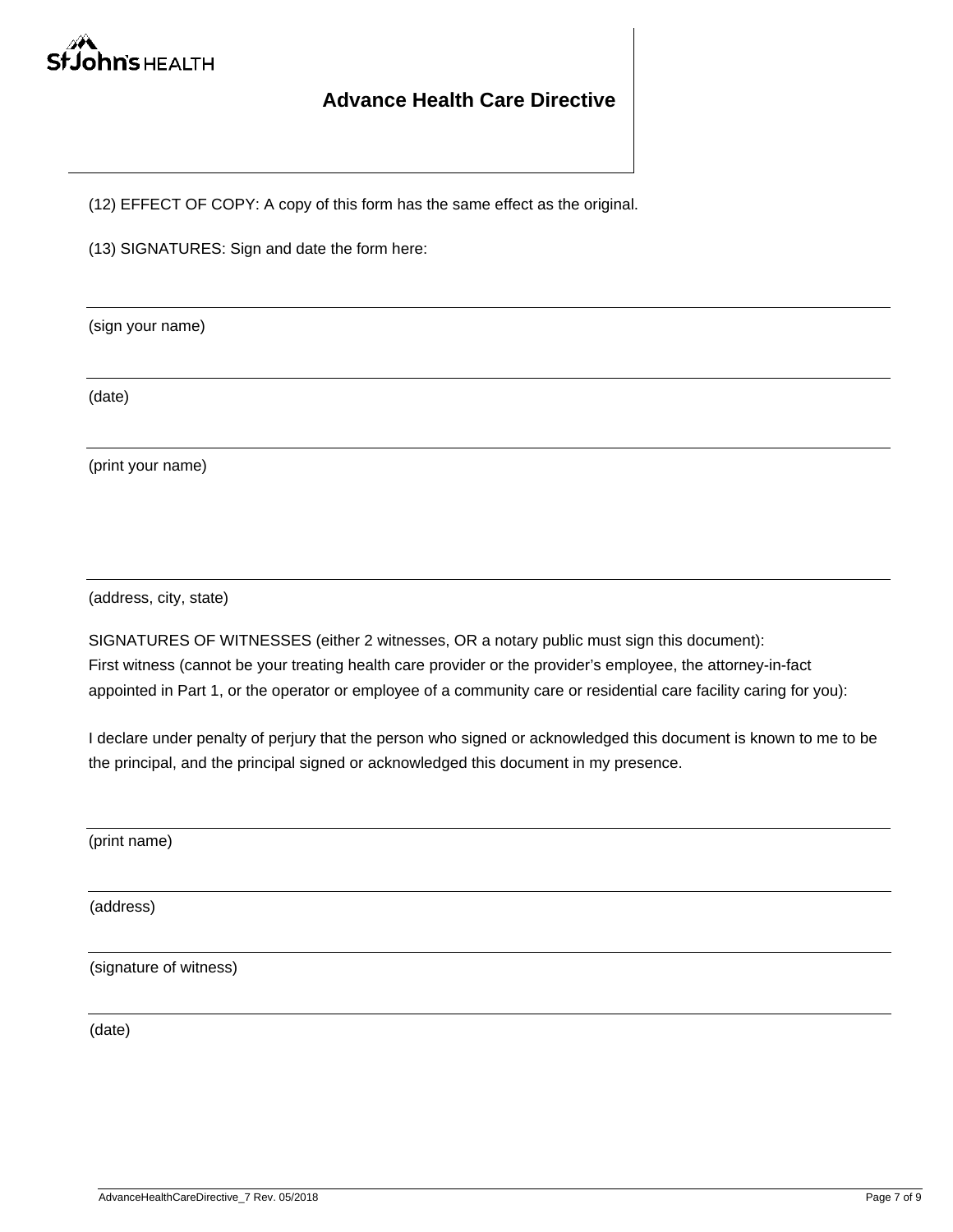

Second witness (cannot be your treating health care provider or the provider's employee, the attorney-in-fact appointed in Part 1, or the operator or employee of a community care or residential care facility caring for you):

I declare under penalty of perjury that the person who signed or acknowledged this document is known to me to be the principal, and the principal signed or acknowledged this document in my presence.

| (print name)                                                                                                      |
|-------------------------------------------------------------------------------------------------------------------|
| (address)                                                                                                         |
| (signature of witness)                                                                                            |
| (date)                                                                                                            |
| Signature of notary public in lieu of witnesses (either 2 witnesses, OR a notary public must sign this document): |
| (print name)                                                                                                      |
| (address)                                                                                                         |

(signature of notary)

(date)